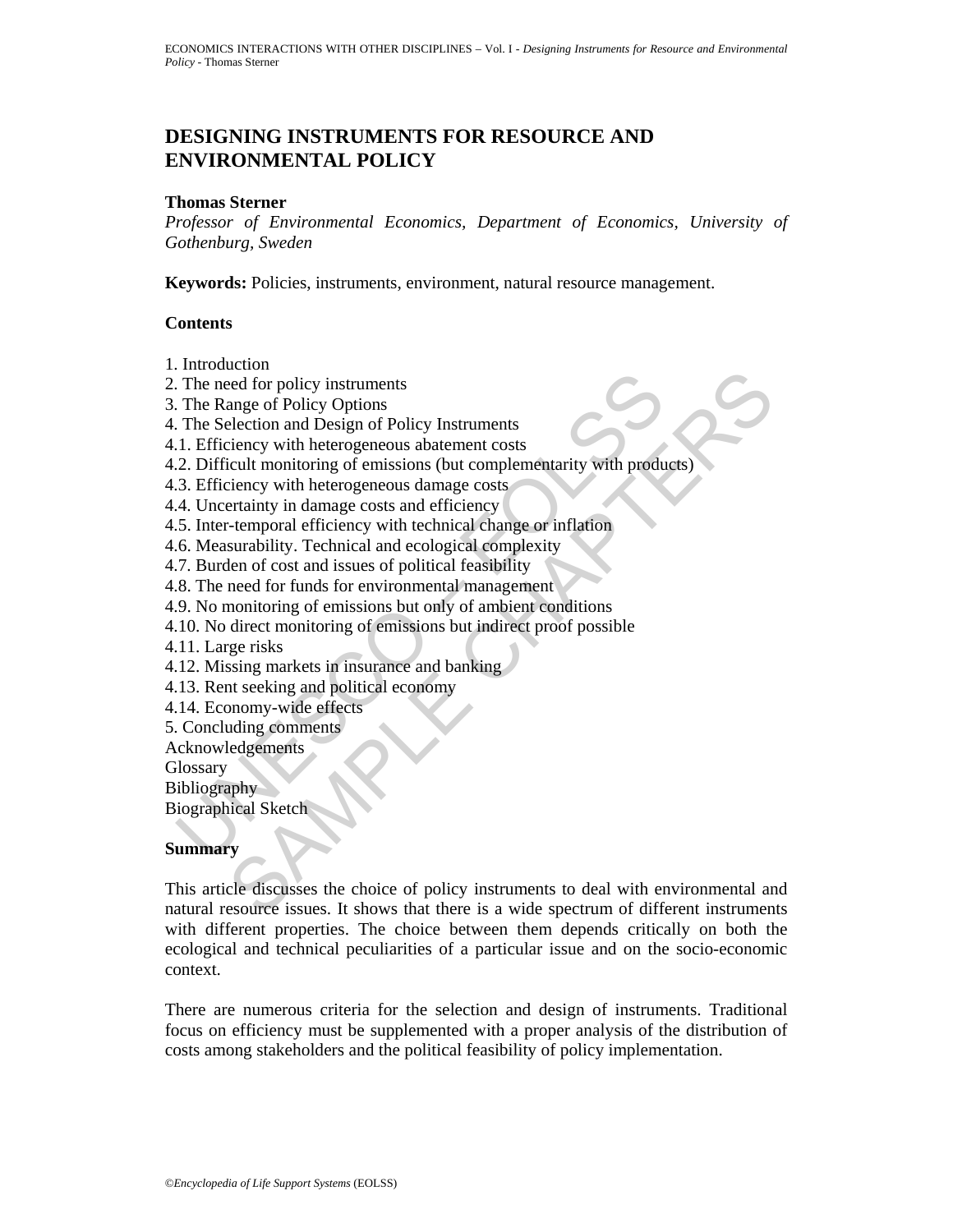### **1. Introduction**

This article discusses the selection and design of policy instruments to deal with both environmental deterioration and the degradation of natural resources. Natural scientists, engineers and biologists tend to see the solution to these problems in terms of their own disciplines and see economics and economists probably more as a cause of problems than a source of solutions. While understandable this is unfortunate and mistaken. Economics holds the vital keys to the *implementation* in society of the technical or biological methods that other scientists devise. There are environmentally reasonable ways of supplying energy, building, transport, agriculture etc. These technical solutions provide the *possibility* of production with less carbon emissions, less risk of nuclear accidents, less toxins, less air pollution, pesticides etc. However the *adoption* of these techniques in real economies will depend on social "rules".

This article concerns the formulation of those rules and shows that there are more options than just taxes or the imposition of technical standards. Among the policies highlighted are: The creation of well-defined property rights, subsidies, taxes, charges (of different kinds—emission, input, output), user fees, tariff construction, deposit refunds, tradable permits or catch quotas of different kind, technology standards, emission standards, bans, quotas, the provision of information, labelling and the provision of infra structure or other public goods.

### **2. The need for policy instruments**

chniques in real economies will depend on social "rules".<br>
his article concerns the formulation of those rules and shows that<br>
phighted are: The creation of well-defined property rights, subsidie<br>
f different kinds—emissio is in real economies will depend on social "rules".<br>
cle concerns the formulation of those rules and shows that there are mothan just taxes or the imposition of technical standards. Among the policie<br>
ded are: The creation Aside from the size of the human population, the other major determinants of our impact on eco-systems are of course material consumption and technology (of both consumption and production). One of the frustrations of many environmentalists is seemingly simple solutions to many serious environmental problems do not get implemented. This article is about the design of policy instruments intended to facilitate their implementation. First the need for environmental policy instruments is discussed in terms of market and policy failures. Among the market failures are external effects, public goods, common pool resources, non-competitive markets and imperfect information. All these market failures have to be analysed based on a solid understanding of the evolution of property rights. It is the exact definition of these rights that defines the characteristics of the market and of the market failures.

*Property* is a "bundle" of rights such as the right to use the property for direct utility or productive purposes as well as the rights to sell, lease and inherit the property and the right to exclude others. Other rights may be to move, change or even destroy or dispose of the property. There are important legal, cultural and psychological aspects to ownership. Historically property rights have evolved to include more types of rights. An economist would see this as a response to our need to minimize uncertainty and transaction costs as well as a reflection of increased scarcity as population grows in a finite space. The history of property rights is closely related to the development of property rights to land. After this, rights have been gradually extended to more complex issues leading to rights to water, subterranean rights and various forms of common property. Understanding these developments is important since it provides the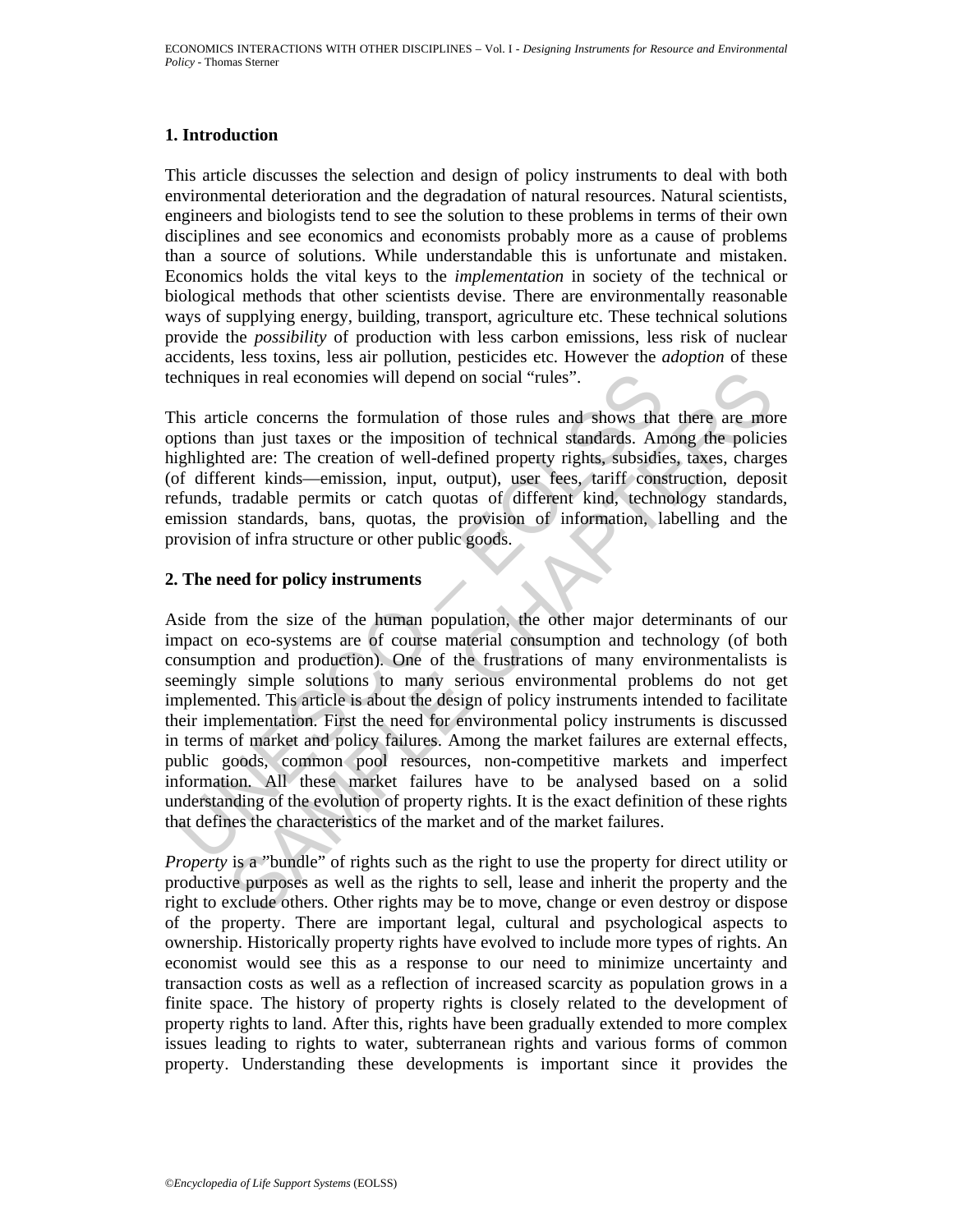underpinning to understand the rights to other natural and environmental resources including less tangible objects such as biodiversity and clean air.

*Externalities* are non-market 'side-effects' of production or consumption. This is well illustrated by soil erosion from hillside agriculture leading to the siltation of dams, pollution of drinking water and destruction of coral reefs. These are real costs but typically they are not borne by the farmers who cause them. The same applies to the health effects of air pollution from industry and traffic or from pesticide spraying and numerous other activities. The very existence of these side effects can be thought of as a consequence of incomplete property rights.

*Public goods* are 'goods' or services that are enjoyed in common such as public defence, law and order and the clean (or dirty) air of the city centre. The market tends to not supply these goods sufficiently since once the good is provided it is hard to exclude those who do not pay which means that no-one will pay—at least not in the ordinary sense of market transactions. Instead political processes are needed (such as the election of a government which collects taxes and finances public goods).

*A common pool resource* is important for production or consumption but generally not easily amenable for private ownership. The resource may be mobile like fish or the costs of fencing may be too high. Instead the resource may be managed cooperatively by a village. Just like public goods may be under-supplied by the market so common pool resources may be over-utilized if the sense of communal ownership control is not strong enough to limit access by the users.

efence, law and order and the clean (or dirty) air of the city centre. The stock supply these goods sufficiently since once the good is provided it is onces who do not pay which means that no-one will pay  $\sim$  at least no law and order and the clean (or dirty) air of the city centre. The market tends to<br>juy these goods sufficiently since once the good is provided it is hard to section<br>o do not pay which means that no-one will pay  $\rightarrow$  at le *Non-competitive markets* such as monopolies or oligopolies imply that supply is distorted. Typically too little produce will be sold at too high a price. This is bad since it implies a loss to the economy. In some particular cases it may however have some advantages from an environmental viewpoint. If the monopolized market is for a good with negative environmental externalities then a lower level of production might be desirable. The occurrence of monopolies in the economy is partly related to underlying cost structures such as decreasing costs of large-scale production. When monopolies are deemed harmful they are typically regulated by policy makers.

Of all the market failures asymmetric information is perhaps the most pervasive. Economists often point out that there are no "free lunches" yet still assume "perfect information". Understanding the characteristics of information asymmetry not only helps in the design of policy instruments to deal with monitoring difficulties, it goes to the heart of the essential dilemma of how to promote social goals such as equity or income redistribution without destroying the incentives for work and efficiency. Imperfect markets and imperfect information make the simple laws of welfare economics break down. In the perfect market model the efficient solution is also one that maximises welfare but in a more realistic model of the world one can no longer deal with efficiency and equity separately. This makes the analysis more complex but also much more relevant particularly in developing countries.

Some archetypal examples can illustrate the type of problems to be faced: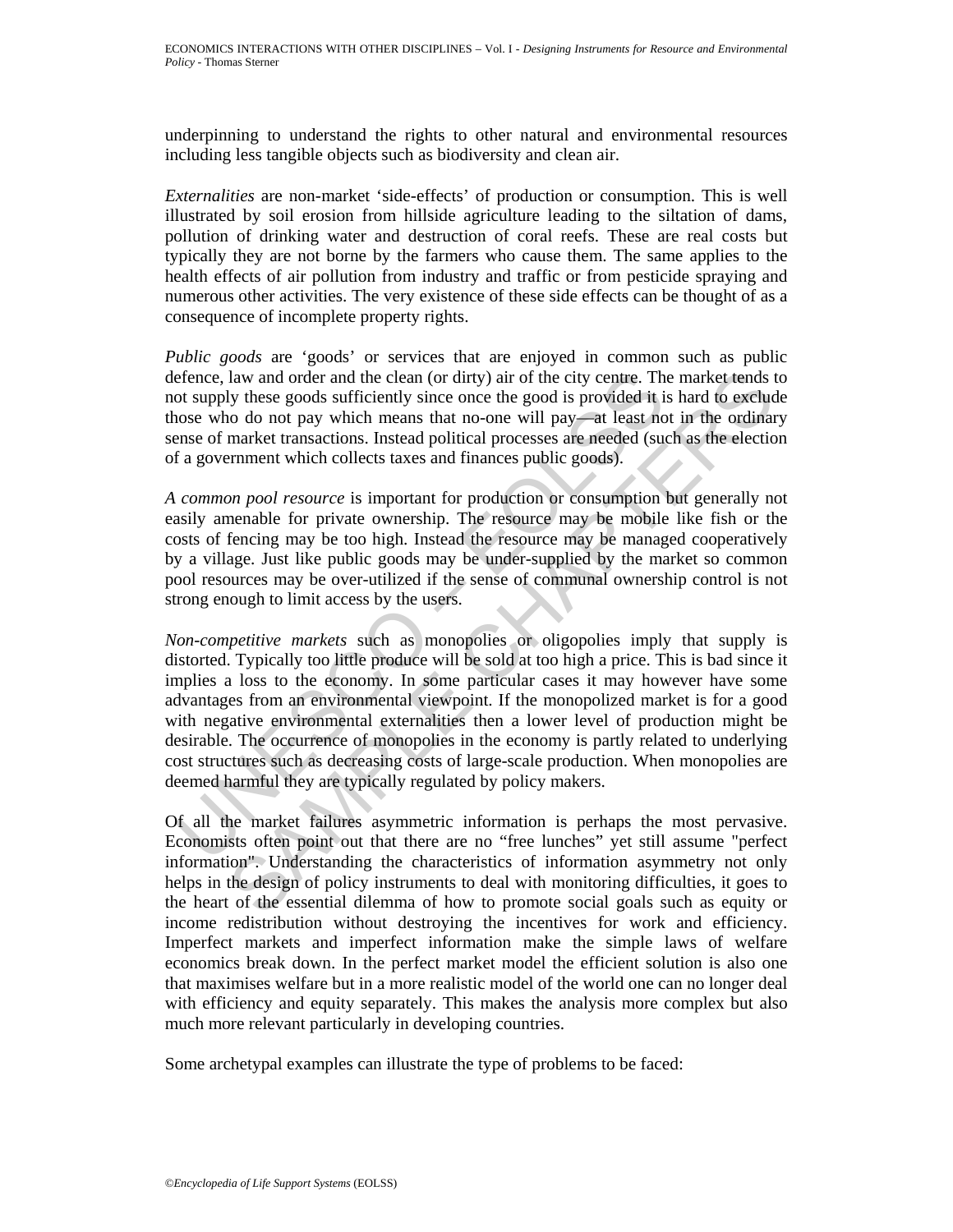helped" the fishermen by subsidizing boats and technology thus low<br>helped" the fishermen by subsidizing boats and technology thus low<br>naturenths has in fact added policy failure to market failure and typical<br>net perpolem. Many of the World's fisheries are showing decreasing yields. To maintain catches, earnings and employment the fishermen increase their efforts with larger boats, smaller mesh size and sophisticated technologies such as sonar and satellite navigation. If they were to reduce effort they would, as a collective, often be able to catch more at lower costs. This would clearly be a benefit to all yet a classical market failure is present here: there is no ownership to the waters nor to the fish and so this is a common pool resource and the fishermen are caught in the dilemma of collective action. This is often referred to as the tragedy of the commons although this is misleading: it is a tragedy not of commons (they can and are often sustainably managed) but of open access. This is clearly a situation where market failure calls for policy intervention to restrict fishing effort. And governments often do intervene but typically in the past they have pursued the exact opposite of the policy they should. Instead of encouraging restraint they have "helped" the fishermen by subsidizing boats and technology thus lowering their price and in fact increasing effort. This implies that the misguided design of policy instruments has in fact added policy failure to market failure and typically exacerbated the problem. On top of this comes a certain degree of monitoring difficulty due to asymmetric information. Government authorities will never have as detailed information as the individual skippers concerning catches, effort and other conditions. This makes the use of many policy instruments such as regulations difficult. Some countries have however successfully implemented tradable quota schemes that appear to be working well, while others have functional common property resource (CPR) arrangements at the local levels. Within these CPRs the dilemma of collective action is at least partly solved by local collaboration and cooperation. Local fishermen are the only people with sufficient information to be able to monitor each other and CPR institutions may be designed to give them an incentive to do this in a constructive way.

the fishermen by subsidizing boats and technology thus lowering their prict that increasing effort. This implies that the misguided design of policies that the missuided colicy falleles. On top of this comes a certain degr In many countries the 'energy crisis' of the 1970s led to research into technologies for 'energy-saving' and 'alternative' energy production. In later years the prospect of resource depletion has subsided but local and global pollution problems such as global climate change have continued to put pressure on this kind of research. The research has of course not solved all problems but it has met with some success. Many good technologies exist for reducing energy use in transportation, lighting, heating and industrial processes. One might think of fluorescent lighting, heat pumps, 'hyper-cars', tyristors or wind power, solar power and bio-fuels. Nevertheless they do not get used simply because the consumer price of energy is still too low and many technologies are not commercially viable. Present prices do not include the external costs related to local and global environmental problems. The costs of children and adults getting asthma and bronchitis in the large urban areas are real costs (health and productivity loss) just like the costs associated with the risks of climate-induced sea-level rise. These costs, however, do not generally appear on our electricity bills or in the price of gasoline. Taxes, permits or other policies are needed to internalize these costs so that the consumer faces the real total cost of energy, which will automatically encourage the adoption of energy-efficient techniques.

The users of natural resources such as grazing lands typically know their bio-type quite well and have the knowledge to manage it rationally and even optimally. However they operate at high levels of risk and quite close to the absolute margin of destitution which can result in unsustainable behavior. They may not dare to invest in new productive and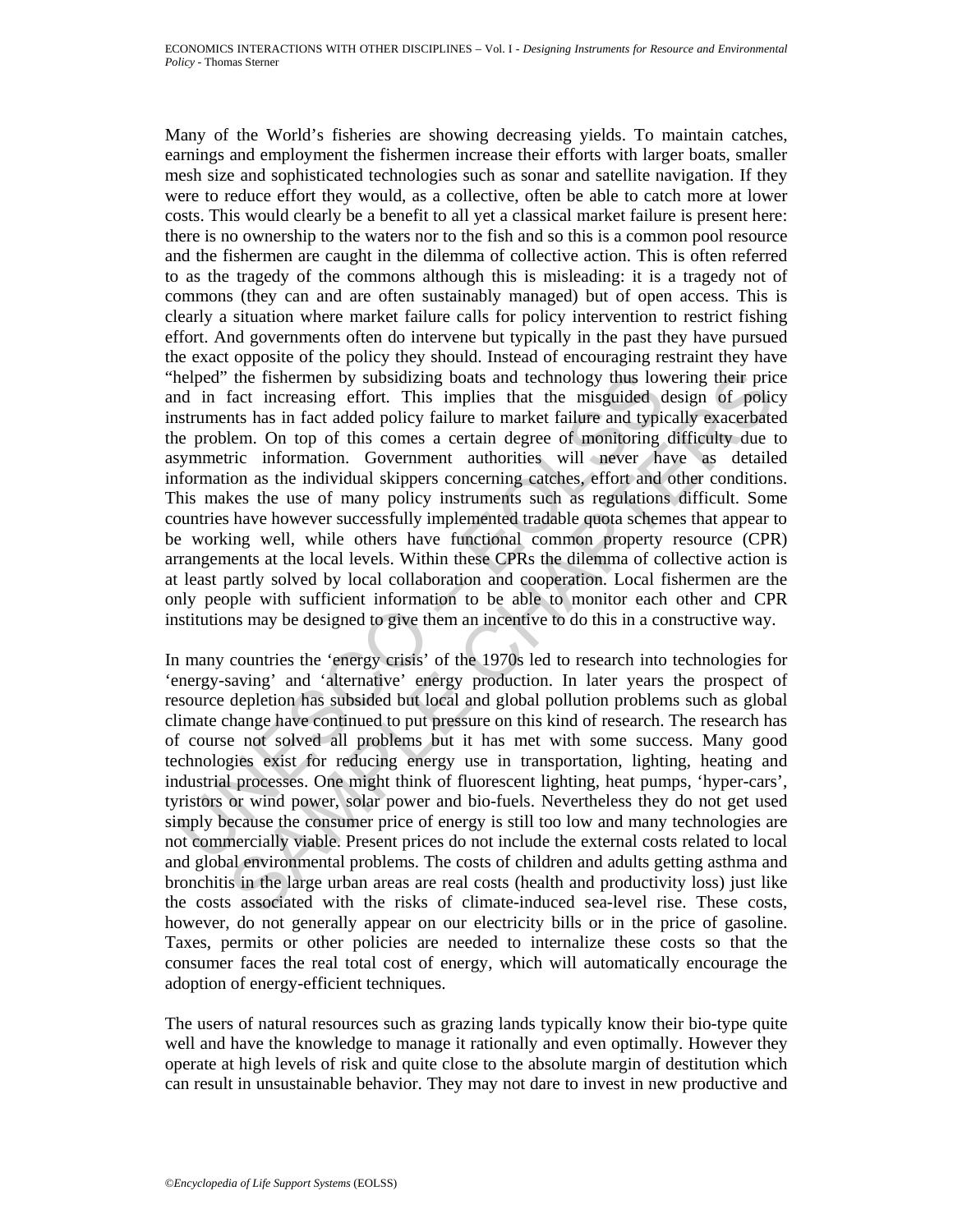vying charges rather than taxes and then using the revenues for local<br>source funds that may be allocated in numerous ways decided o<br>nvironmental fees in developing countries do actually operate in this w<br>informental fees i tharges rather than taxes and then using the revenues for local environmental c<br>funds that may be allocated in numerous ways decided on locally, Man<br>ental fees in developing countries do actually operate in this way.<br>TO AC sustainable methods but continue to use methods which are damaging to the ecosystem. These practices, although unsustainable may be individually rational adaptations to missing markets for savings and insurance thus showing the detrimental effect of this market failure. The income and equity aspects of these environmental issues are often crucial. Charging taxes to reduce herds, fishing or traffic may solve the congestion and over-utilization problems but will still be resisted if they leave the users with less welfare since the taxes collected are used for purposes that are perceived as unproductive by the local users (such as central bureaucracies or even the private pockets of some politicians or civil servants). In these cases instruments are needed that give the local users a price signal that internalizes externalities without transferring the money out of the local community. There are numerous ways of doing this. One may be through permits that are allocated freely to local users and another may be through levying charges rather than taxes and then using the revenues for local environmental or resource funds that may be allocated in numerous ways decided on locally. Many environmental fees in developing countries do actually operate in this way.

# TO ACCESS ALL THE **16 PAGES** OF THIS CHAPTER, Visit: http://www.eolss.net/Eolss-sampleAllChapter.aspx

#### **Bibliography**

- - -

Baumol,W. J. and Oates, W. E. (1988), The Theory of Environmental Policy, Cambridge University Press. [A very solid standard textbook on environmental policy making]

Coase, R. (1960). "The Problem of Social Cost." The Journal of Law and Economics 3(October): 1-44. [A seminal article on the distribution of rights and costs as well as their implications for environmental policy making]

Dales, J. H. (1968). Pollution, Property and Prices. Toronto, University of Toronto Press. [Often cited as the first publication suggesting Tradable Emission Permits]

Ostrom, E. (1991) *Governing the Commons*, Cambridge University Press, Cambridge, UK. [A fascinating exposé over the theory and practice of common property management.]

Stavins, Robert (1998) "What Can We Learn From the Grand Policy Experiment? Lessons from SO2 Allowance Trading." prepared for the Journal of Economic Perspectives, Feb, 15, 1998. [This paper analyses the experiences from US SO2 Allowance Trading]

Sterner, T., Designing Instruments for Resource and Environmental Policy**,** RFF Press, Washington DC (forthcoming) 2001. [An analysis of the theory and a comparison of the practical applications of environmental policy making in a broad selection of countries]

Tietenberg, T. H. (1990). "Economic Instruments for Environmental Regulation." Oxford Review of Economic Policy 6(1): 17-33. [An authoritative article comparing the use of different environmental policy instruments]

Vincent, J.R., & R Mohamed Ali et al. (1997). Environment and Development in a Resource Rich Economy, Harvard Institute for International Development. [A rich and enlightened study of environmental economic policy making in Malaysia]